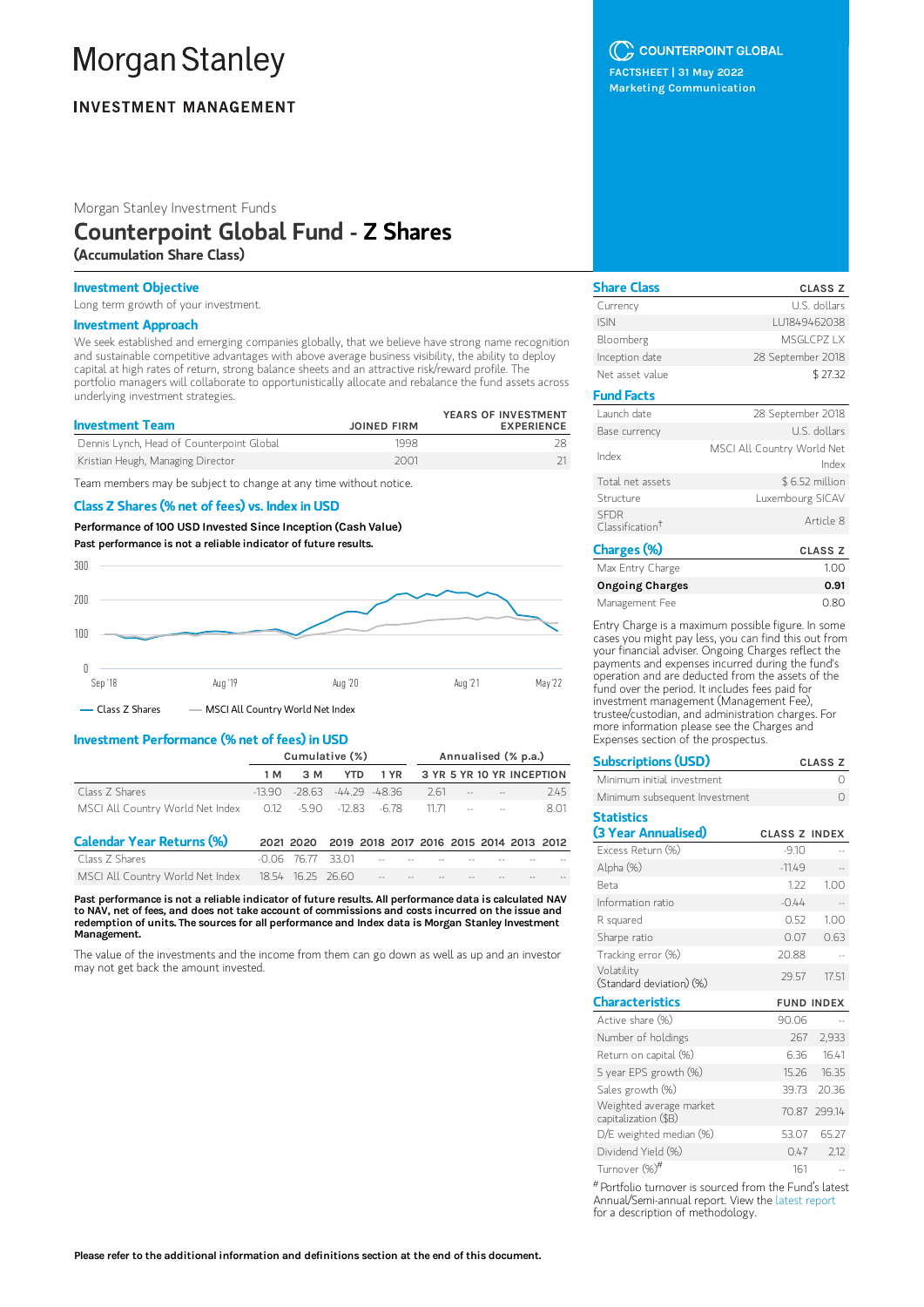## Top Countries (% of Total Net Assets)<sup>1</sup> FUND INDEX

|  | <b>United States</b> | 57.07 | 60.55 |
|--|----------------------|-------|-------|
|  | Canada               | 5.84  | 3.27  |
|  | Netherlands          | 5.42  | 1.04  |
|  | United Kingdom       | 3.97  | 3.94  |
|  | India                | 3.58  | 1.45  |
|  | Singapore            | 2.94  | 0.35  |
|  | France               | 2.75  | 2.84  |
|  | Denmark              | 2.70  | 0.66  |
|  | $\bullet$ Italy      | 2.02  | 0.60  |
|  | Germany              | 1.77  | 2.02  |
|  | Other                | 8.82  |       |
|  | Cash                 | 3.12  |       |
|  |                      |       |       |

## Sector Allocation (% of Total Net Assets)<sup>1,2</sup> FUND INDEX

|                                                   | Information<br>Technology | 32.94       | 21.34        |
|---------------------------------------------------|---------------------------|-------------|--------------|
|                                                   | Consumer<br>Discretionary | 22.03       | 10.96        |
|                                                   | Health Care               | 11.81       | 12.32        |
|                                                   | Industrials               | 8.18        | 9.37         |
|                                                   | Communication<br>Services | 7.77        | 7.82         |
|                                                   | Financials                | 7.17        | 14.77        |
|                                                   | Consumer Staples          | 2.68        | 7.26         |
|                                                   | Materials                 | 1.32        | 5.12         |
|                                                   | Real Estate               | 0.95        | 2.75         |
|                                                   | Utilities                 | 0.65        | 3.10         |
|                                                   | Energy                    | 0.29        | 5.17         |
|                                                   | Mutual Funds              | 0.13        |              |
|                                                   |                           |             |              |
|                                                   | Other                     | 0.95        |              |
|                                                   | Cash                      | 3.12        |              |
| Top Holdings (% of Total Net Assets) <sup>3</sup> |                           | <b>FUND</b> | <b>INDEX</b> |
| Royalty Pharma Plc                                |                           | 3.29        | 0.02         |
| <b>ASML Holding NV</b>                            |                           | 3.14        | 0.39         |
| HDFC Bank I td                                    |                           | 2.84        |              |
| Snowflake Inc                                     |                           | 2.67        | 0.04         |
| Cloudflare Inc                                    |                           | 2.35        | 0.02         |
| DSV A/S                                           |                           | 2.18        | 0.06         |
| Mercadolibre Inc                                  |                           | 1.97        | 0.06         |
| Sea Ltd                                           |                           | 1.93        | 0.04         |
| Shopify Inc                                       |                           | 1.88        | 0.07         |
| Agilon Health Inc                                 |                           | 1.85        |              |

#### Please refer to the Prospectus for full risk disclosures, available at www.morganstanleyinvestmentfunds.com. All data as of 31.05.2022 and subject to change daily.

This is a marketing communication. Applications for shares in the Fund should not be made without first consulting the current Prospectus and the Key Investor Information Document ("KIID"), which are available in English and in the official language of your local jurisdiction at

[morganstanleyinvestmentfunds.com](https://www.morganstanley.com/im/msinvf/index.html) or free of charge from the Registered Office of Morgan Stanley Investment Funds, European Bank and Business Centre, 6B route de Trèves, L-2633 Senningerberg, R.C.S. Luxemburg B 29 192. A summary of investor rights is available in English at the same website.

If the management company of the relevant Fund decides to terminate its arrangement for marketing that Fund in any EEA country where it is registered for sale, it will do so in accordance with the relevant UCITS rules.

### **DEFINITIONS**

The 5 year Earnings Per Share (EPS) growth rate is the weighted average of earnings per share growth for all securities in the portfolio projected for the past five fiscal years. Earnings per share for a company is defined as total earnings divided by shares outstanding. Active Share is a measure of the percentage of stock holdings in a managers portfolio that differ from the benchmark index (based on holdings and weight of

## Share Class Z Risk and Reward Profile

| <b>Lower Risk</b>                |  |  |  |                                   |  | Higher Risk |  |
|----------------------------------|--|--|--|-----------------------------------|--|-------------|--|
|                                  |  |  |  |                                   |  |             |  |
| <b>Potentially Lower Rewards</b> |  |  |  | <b>Potentially Higher Rewards</b> |  |             |  |

The risk and reward category shown is based on historic data.

Historic figures are only a guide and may not be a reliable indicator of what

- may happen in the future.
- As such this category may change in the future.
- The higher the category, the greater the potential reward, but also the greater the risk of losing the investment. Category 1 does not indicate a risk free investment.
- The fund is in this category because it invests in company shares. and the fund's simulated and/or realised return has experienced high rises and falls historically.
- The fund may be impacted by movements in the exchange rates between the fund's currency and the currencies of the fund's investments.

This rating does not take into account other risk factors which should be considered before investing, these include:

- The fund relies on other parties to fulfill certain services, investments or transactions. If these parties become insolvent, it may expose the fund to financial loss.
- Sustainability factors can pose risks to investments, for example: impact asset values, increased operational costs.
- There may be an insufficient number of buyers or sellers which may affect the funds ability to buy or sell securities.
- Investment in China A-Shares via Shanghai-Hong Kong and Shenzhen-Hong Kong Stock Connect programs may also entail additional risks, such as risks linked to the ownership of shares.
- There are increased risks of investing in emerging markets as political, legal and operational systems may be less developed than in developed markets.
- Past performance is not a reliable indicator of future results. Returns may increase or decrease as a result of currency fluctuations. The value of investments and the income from them can go down as well as up and investors may lose all or a substantial portion of his or her investment.
- The value of the investments and the income from them will vary and there can be no assurance that the Fund will achieve its investment objectives.
- Investments may be in a variety of currencies and therefore changes in rates of exchange between currencies may cause the value of investments to decrease or increase. Furthermore, the value of investments may be adversely affected by fluctuations in exchange rates between the investor's reference currency and the base currency of the investments.

<sup>†</sup> This Fund is classified as an Article 8 product under the Sustainable Finance Disclosure Regulation. Article 8 products are those which promote environmental or social characteristics and which integrate sustainability into the investment process in a binding manner. Before making any decision to invest in the fund mentioned herein, please refer to all the characteristics and objectives of the Fund noted in the current Prospectus and KIID at morganstanleyinvestmentfunds.com.

<sup>1</sup>May not sum to 100% due to the exclusion of other assets and liabilities. <sup>2</sup> For additional information regarding sector classification/definitions please visit www.msci.com/gics and the glossary at www.morganstanley.co These securities and percentage allocations are only for illustrative purposes and do not constitute, and should not be construed as, investment advice or recommendations with respect to the securities or investments mentioned. 3

holdings). Active Share scores range from 0%-100%. A score of 100% means you are completely different from the benchmark. Active Share calculation may consolidate holdings with the same economic exposure. Bloomberg stands for 'Bloomberg Global Identifier (BBGID)'. This is a unique 12 digit alphanumerical code designed to enable the identification of securities, such as the Morgan Stanley Investment Funds sub-funds at share class level, on a Bloomberg Terminal. The Bloomberg Terminal, a system provided by Bloomberg L.P., enables analysts to access and analyse real-time financial market data. Each Bloomberg code starts with the same BBG prefix, followed by nine further characters that we list here in this guide for each share class of each fund. Debt/equity (D/E) is a measure of a company's financial leverage calculated by dividing its total liabilities by stockholders' equity. Dividend yield is the ratio between how much a company pays out in dividends each year relative to its share price. ISIN is the international securities identification number (ISIN), a 12 digit code consisting of numbers and letters that distinctly identifies securities. NAV is the Net Asset Value per share of the Fund (NAV), which represents the value of the assets of a fund less its liabilities. Number of holdings provided are a typical range, not a maximum number. The portfolio may exceed this from time to time due to market conditions and outstanding trades. Return on capital is a measure of a company's efficiency at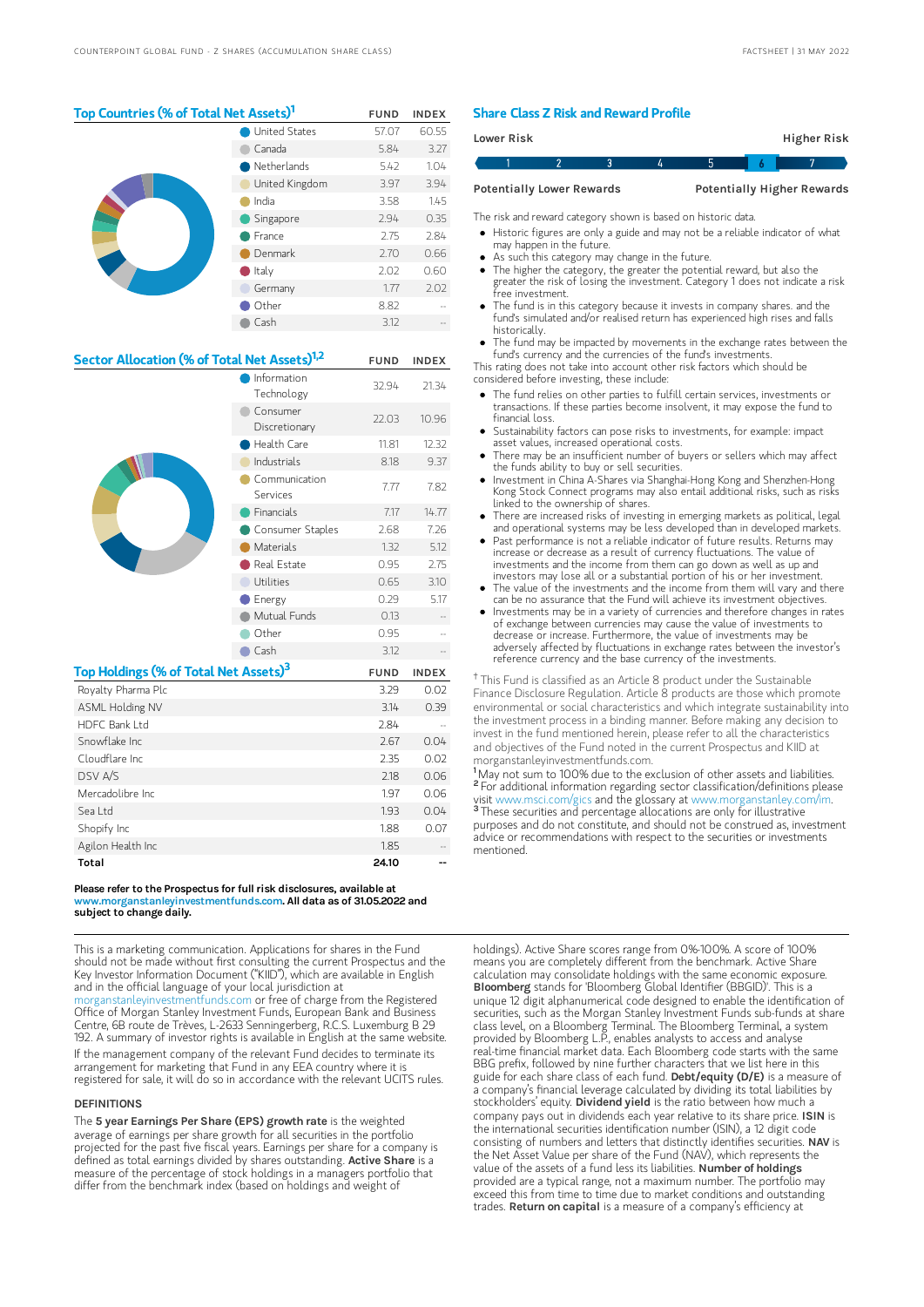allocating the capital under its control to profitable investments, calculated by dividing net income minus dividends by total capital. Sales growth is the increase in sales over a specific period of time, often but not necessarily annually. Weighted average market capitalization is an average of the market capitalization of stocks comprising a portfolio or index, adjusted by each stock's weight in the portfolio or index.

## INDEX INFORMATION

The MSCI All Country World Index (ACWI) is a free float-adjusted market capitalization weighted index designed to measure the equity market performance of developed and emerging markets. The term "free float" represents the portion of shares outstanding that are deemed to be available for purchase in the public equity markets by investors. The performance of the Index is listed in U.S. dollars and assumes reinvestment of net dividends. The index is unmanaged and does not include any expenses, fees or sales charges. It is not possible to invest directly in an index.

### **DISTRIBUTION**

This communication is only intended for and will only be distributed to persons resident in jurisdictions where such distribution or availability would not be contrary to local laws or regulations. In particular, the Shares are not for distribution to US persons.

Ireland: MSIM Fund Management (Ireland) Limited. Registered Office: The Observatory, 7-11 Sir John Rogerson's Quay, Dublin 2, D02 VC42, Ireland. Registered in Ireland as a private company limited by shares under company number 616661. MSIM Fund Management (Ireland) Limited is regulated by the Central Bank of Ireland. United Kingdom: Morgan Stanley Investment Management Limited is authorised and regulated by the Financial Conduct Authority. Registered in England. Registered No. 1981121. Registered Office: 25 Cabot Square, Canary Wharf, London E14 4QA, authorised and regulated by the Financial Conduct Authority. Dubai: Morgan Stanley Investment Management Limited (Representative Office, Unit Precinct 3-7th Floor-Unit 701 and 702, Level 7, Gate Precinct Building 3, Dubai International Financial Centre, Dubai, 506501, United Arab Emirates. Telephone: +97 (0)14 709 7158). Italy: MSIM Fund Management (Ireland)Limited, Milan Branch (Sede Secondaria di Milano) is a branch of MSIM Fund Management (Ireland) Limited, a company registered in Ireland, regulated by the Central Bank of Ireland and whose registered office is at The Observatory, 7-11 Sir John Rogerson's Quay, Dublin 2, D02 VC42, Ireland. MSIM Fund Management (Ireland) Limited Milan Branch (Sede Secondaria di Milano) with seat in Palazzo Serbelloni Corso Venezia, 16 20121 Milano, Italy, is registered in Italy with company number and VAT number 11488280964. The Netherlands: MSIM Fund Management (Ireland) Limited, Rembrandt Tower, 11th Floor Amstelplein 1 1096HA, Netherlands. Telephone: 31 2-0462-1300. Morgan Stanley Investment Management is a branch office of MSIM Fund Management (Ireland) Limited. MSIM Fund Management (Ireland) Limited is regulated by the Central Bank of Ireland. France: MSIM Fund Management (Ireland) Limited, Paris Branch is a branch of MSIM Fund Management (Ireland) Limited, a company registered in Ireland, regulated by the Central Bank of Ireland and whose registered office is at The Observatory, 7-11 Sir John Rogerson's Quay, Dublin 2, D02 VC42, Ireland. MSIM Fund Management (Ireland) Limited Paris Branch with seat at 61 rue de Monceau 75008 Paris, France, is registered in France with company number 890 071 863 RCS. Spain: MSIM Fund Management (Ireland) Limited, Sucursal en España is a branch of MSIM Fund Management (Ireland) Limited, a company registered in Ireland, regulated by the Central Bank of Ireland and whose registered office is at The Observatory, 7-11 Sir John Rogerson's Quay, Dublin 2, D02 VC42, Ireland. MSIM Fund Management (Ireland) Limited, Sucursal en España with seat in Calle Serrano 55, 28006, Madrid, Spain, is registered in Spain with tax identification number W0058820B. Switzerland: Morgan Stanley & Co. International plc, London, Zurich Branch Authorised and regulated by the Eidgenössische Finanzmarktaufsicht ("FINMA"). Registered with the Register of Commerce Zurich CHE-115.415.770. Registered Office: Beethovenstrasse 33, 8002 Zurich, Switzerland, Telephone +41 (0) 44 588 1000. Facsimile Fax: +41(0) 44 588 1074.

Australia: This publication is disseminated in Australia by Morgan Stanley Investment Management (Australia) Pty Limited ACN: 122040037, AFSL No. 314182, which accepts responsibility for its contents. This publication, and any access to it, is intended only for "wholesale clients" within the meaning of the Australian Corporations Act. Hong Kong: This document has been issued by Morgan Stanley Asia Limited for use in Hong Kong and shall only be made available to "professional investors" as defined under the Securities and Futures Ordinance of Hong Kong (Cap 571). The contents of this document have not been reviewed nor approved by any regulatory authority including the Securities and Futures Commission in Hong Kong. Accordingly, save where an exemption is available under the relevant law, this document shall not be issued, circulated, distributed, directed at, or made available to, the public in Hong Kong. Singapore: This publication should not be considered to be the subject of an invitation for subscription or purchase, whether directly or indirectly, to the public or any member of the public in Singapore other than (i) to an institutional investor under

section 304 of the Securities and Futures Act, Chapter 289 of Singapore ("SFA"), (ii) to a "relevant person" (which includes an accredited investor) pursuant to section 305 of the SFA, and such distribution is in accordance with the conditions specified in section 305 of the SFA; or (iii) otherwise pursuant to, and in accordance with the conditions of, any other applicable provision of the SFA. In particular, for investment funds that are not authorized or recognized by the MAS, units in such funds are not allowed to be offered to the retail public; any written material issued to persons as aforementioned in connection with an offer is not a prospectus as defined in the SFA and, accordingly, statutory liability under the SFA in relation to the content of prospectuses does not apply, and investors should consider carefully whether the investment is suitable for them. This publication has not been reviewed by the Monetary Authority of Singapore.

Chile: Neither the Fund nor the interests in the Fund are registered in the Registry of Offshore Securities (el Registro de Valores Extranjeros) or subject to the supervision of the Commission for the Financial Market (la Comisión para el Mercado Financiero). This document and other offering materials relating to the offer of the interests in the Fund do not constitute a public offer of, or an invitation to subscribe for or purchase, the Fund interests in the Republic of Chile, other than to individually identified purchasers pursuant to a private offering within the meaning of Article 4 of the Chilean Securities Act (la Ley del Mercado de Valores) (an offer that is not "addressed to the public at large or to a certain sector or specific group of the public").

Peru: The interests in the Fund have not been and will not be registered in Peru under Decreto Legislativo 862: Ley de Fondos de Inversión y sus Sociedades Administradoras or under Decreto Legislativo 861: Ley del Mercado de Valores (the "Securities Market Law"), and are being offered to institutional investors only (as defined in article 8 of the Securities Market Law) pursuant to a private placement, according to article 5 of the Securities Market Law. The interests in the Fund have not been registered in the securities market public registry (Registro Público del Mercado de Valores) maintained by, and the offering of the Fund interests in Peru is not subject to the supervision of, the Superintendencia del Mercado de Valores. Any transfers of the Fund interests shall be subject to the limitations contained in the Securities Market Law and the regulations issued thereunder.

#### IMPORTANT INFORMATION

EMEA: This marketing communication has been issued by MSIM Fund Management (Ireland) Limited. MSIM Fund Management (Ireland) Limited is regulated by the Central Bank of Ireland. MSIM Fund Management (Ireland) Limited is incorporated in Ireland as a private company limited by shares with company registration number 616661 and has its registered address at The Observatory, 7-11 Sir John Rogerson's Quay, Dublin 2, D02 VC42, Ireland.

This document contains information relating to the sub-fund ("Fund") of Morgan Stanley Investment Funds, a Luxembourg domiciled Société d'Investissement à Capital Variable. Morgan Stanley Investment Funds (the "Company") is registered in the Grand Duchy of Luxembourg as an undertaking for collective investment pursuant to Part 1 of the Law of 17th December 2010, as amended. The Company is an Undertaking for Collective Investment in Transferable Securities ("UCITS").

Applications for shares in the Fund should not be made without first consulting the current Prospectus, Key Investor Information Document ("KIID"), Annual Report and Semi-Annual Report ("Offering Documents"), or other documents available in your local jurisdiction which is available free of charge from the Registered Office: European Bank and Business Centre, 6B route de Trèves, L-2633 Senningerberg, R.C.S. Luxemburg B 29 192. In addition, all Italian investors should refer to the 'Extended Application Form', and all Hong Kong investors should refer to the 'Additional Information for Hong Kong Investors' section, outlined within the Prospectus. Copies of the Prospectus, KIID, the Articles of Incorporation and the annual and semiannual reports, in German, and further information can be obtained free of charge from the representative in Switzerland. The representative in Switzerland is Carnegie Fund Services S.A., 11, rue du Général-Dufour, 1204 Geneva. The paying agent in Switzerland is Banque Cantonale de Genève, 17, quai de l'Ile, 1204 Geneva. The document has been prepared solely for informational purposes and does not constitute an offer or a recommendation to buy or sell any particular security or to adopt any specific investment strategy.

Any index referred to herein is the intellectual property (including registered trademarks) of the applicable licensor. Any product based on an index is in no way sponsored, endorsed, sold or promoted by the applicable licensor and it shall not have any liability with respect thereto. The Fund is actively managed, and the management of the fund is not constrained by or compared to the composition of the Benchmark.

All investments involve risks, including the possible loss of principal. The material contained herein has not been based on a consideration of any individual client circumstances and is not investment advice, nor should it be construed in any way as tax, accounting, legal or regulatory advice. To